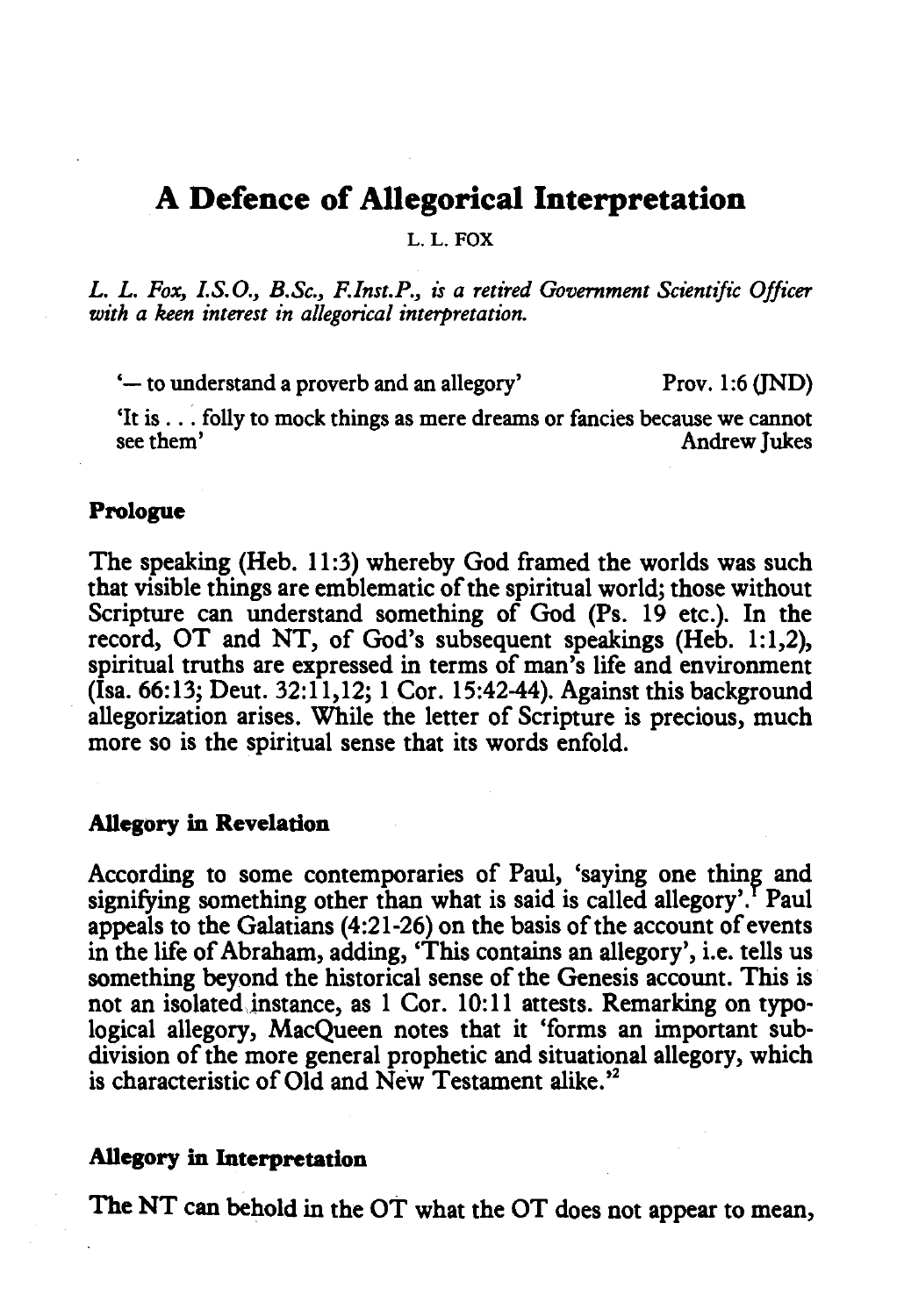as Matt. 2:15 and Hosea 11:1 strikingly exemplify. It was early felt that there is more to Scripture than the historical sense, often called the 'literal' sense. In this connection, Mauro pointed out that ' $-$  in Scripture the contrast is not between the spiritual and the literal, but between the spiritual and the natural; ... the literal interpretation may call for a thing which exists in the realm of nature, or for the counterpart of that thing which exists in the realm of spiritual realities (1 Cor. 15:46).'3 So too Danielou: 'In Scripture the literal meaning is often figurative. ' 4

Some early allegorical interpretations appear fanciful to us, but not to those who perceived them. Their authors were right in feeling after a richness and depth in the Scriptures. Thus, the writer of Ps. 119 knew the words of the law, yet prayed that God would *open* his eyes that he might behold wonderful thing hidden therein. The Lord interpreted to those on the Emmaus road the things concerning himself in all the Scriptures; and their hearts burned while he *opened* to them the Scriptures. C. S. Lewis realized that in principle, 'the allegorical way of reading the Psalms can claim the highest possible authority'. 5

The fact that it was first that which is natural and afterwards that which is spiritual has wide application. The Genesis account is not primarily to impart information about 'evolution' or to date creation, but to convey spiritual truths e.g. under the figure of light and darkness (2 Cor. 4:3-6; Col. 1:12,13). How interesting then to find Hans Kung saying, about God and creation: 'Thus the Bible in the metaphors and analogies of its time answers questions that are infmitely important also for people today  $-$  in metaphors and analogies, it must be noted. *The language of the Bible is not a scientific language of facts, but a metaphorical language of images.'6* (HK's own italics.)

Of crucial importance for a Christian understanding of the Scriptures is that Christ has brought us into the good of the new covenant (Luke 22:20; 2 Cor. 3:6), not of the letter but of the Spirit. R. M. Grant seems to be quoting Michel in saying, most perceptively: 'The letter is not the Old Testament as such; it is the Old Testament as a legal document, as the unconverted Israelites interpret it. By the aid of the Spirit we are able to understand the Old Testament as a spiritual book.

The old (Mosaic) covenant had ordinances of divine service, concerned with meats and drinks and diverse washings and carnal ordinances, and also festivals, new moons, sabbaths. All those rites are collectively a shadow of the reality found in Christ (Col. 2:16,17; Heb. 9:1-10). Their performance was done away through his death and resurrection (Heb. 8:13; 10:5); here is contrast between new and old. Their prescriptions are still God's words (Heb. 1:1) and are all *for our*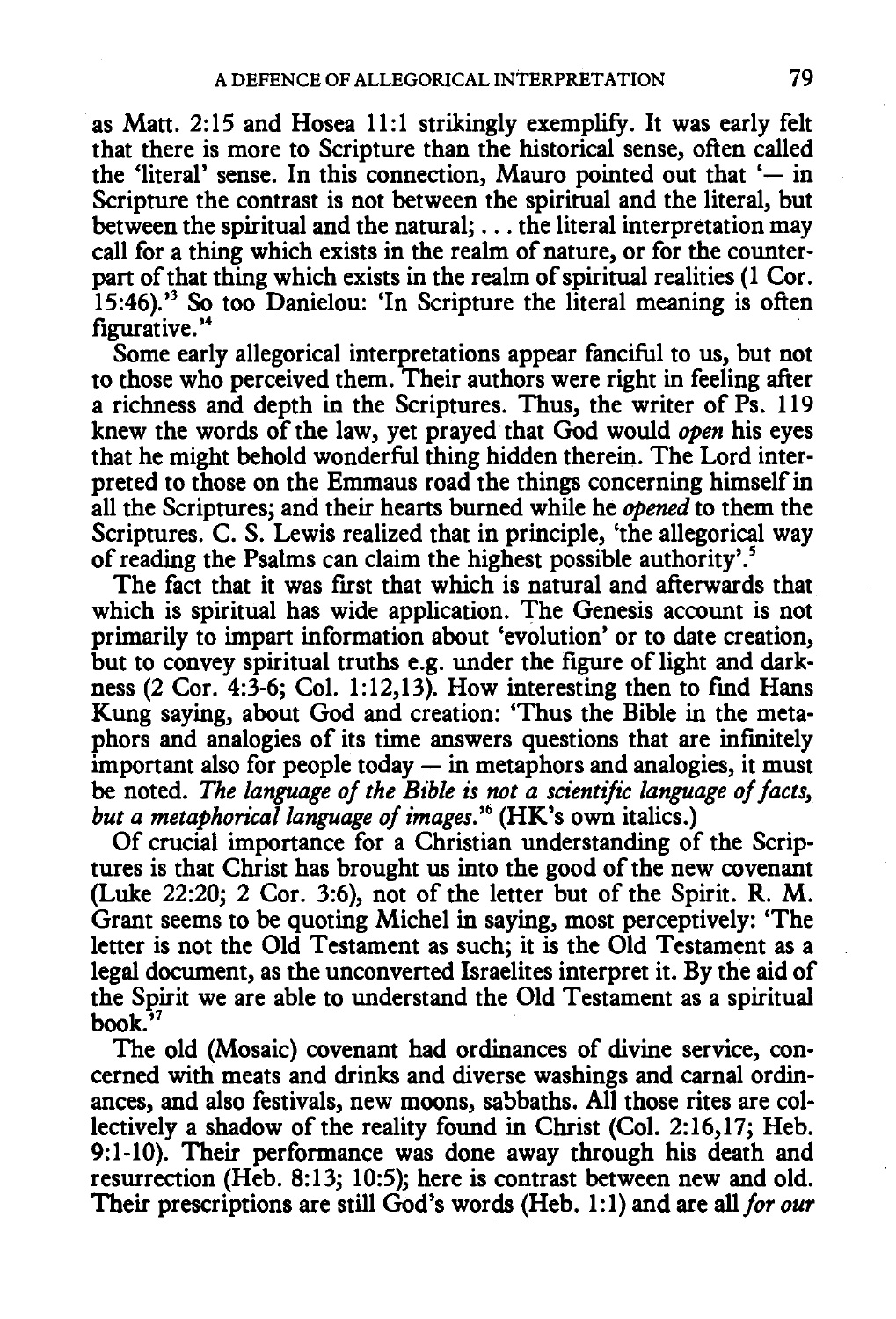sakes. We have been redeemed to serve God, we are a chosen people the Israel of God; we have a passover, a high priest, an altar, a place of refuge, a mediator, bread from heaven; we may offer sacrifices. Here is comparison between new and old.

The performing of their rites by Israelites who saw only the outward, profited them nothing (Heb. 4:2, 13:9). The reading of the prescriptions of those rites will profit us nothing unless, according to our measure (cf. Rom. 12:3), we receive them (Matt. 11:14) even in all their details as redolent of the things of God's spiritual kingdom (John 18:36; Acts 1:3); i.e. perceive them spiritually, allegorically. Those prescriptions are not merely recipes for bygone procedures of the Jews' religion; God speaks in them today, super-charging them by his Spirit with spiritual significance (cf. 2 Pet. 1:20).

The contrast and comparison is reflected in the following, attributed by White to Tyndale: 'Sacrifices and ceremonies can be no ground or foundation to build upon, yet when we have once found Christ, and his mysteries, then we may use figures, similitudes, etc., to open Christ, and the secrets of God hid in Christ, even to the quick. '

Whatever was written in earlier times was written for our instruction (Rom. 15:4). Thus, the regulation about such an apparently mundane matter as 'not muzzling the mouth of the ox ... ' was not given because God cares for animals, which he does anyway, but 'no doubt' and 'altogether *for our sakes'* (Deut. 25:4; 1 Cor. 9:9,10; 1 Tim. 5:18; Jonah 4:11). Of the tabernacle, A. T. Pierson wrote: 'But of this we are sure: that there is here a wealth of meaning yet unexplored and unsuspected by even the children of God, and which only the ages to come will fully unveil and reveal."

The allegorical in interpretation is not limited to Mosaic rites. The following cogent comment relates to Melchisedec.

We have ... a very striking illustration of the way in which the Spirit of God makes use of Scripture here. Not even the most fanciful interpreter would have got as much out of this occurrence (and I say it reverently) as the Spirit of God has got out of it. If we had taken up a Scripture, and had endeavoured to get meaning out of the names, out of the official position, out of the place where a man was king, and, more than that, out of the very order in which his personal name and his official position were given, it would have been said, You are carrying this too far; you are indulging in fanciful interpretation of Scripture. Furthermore, if we had gone on to say that Melchisedec had no genealogy mentioned, there is nothing said of his parents nor of his successors - neither his birth nor death recorded - and therefore he is a type of the Son of God, who abides forever, people would have said, 'If this is to be allowed in the interpretation of Scripture, where<br>will it end?' will it end?'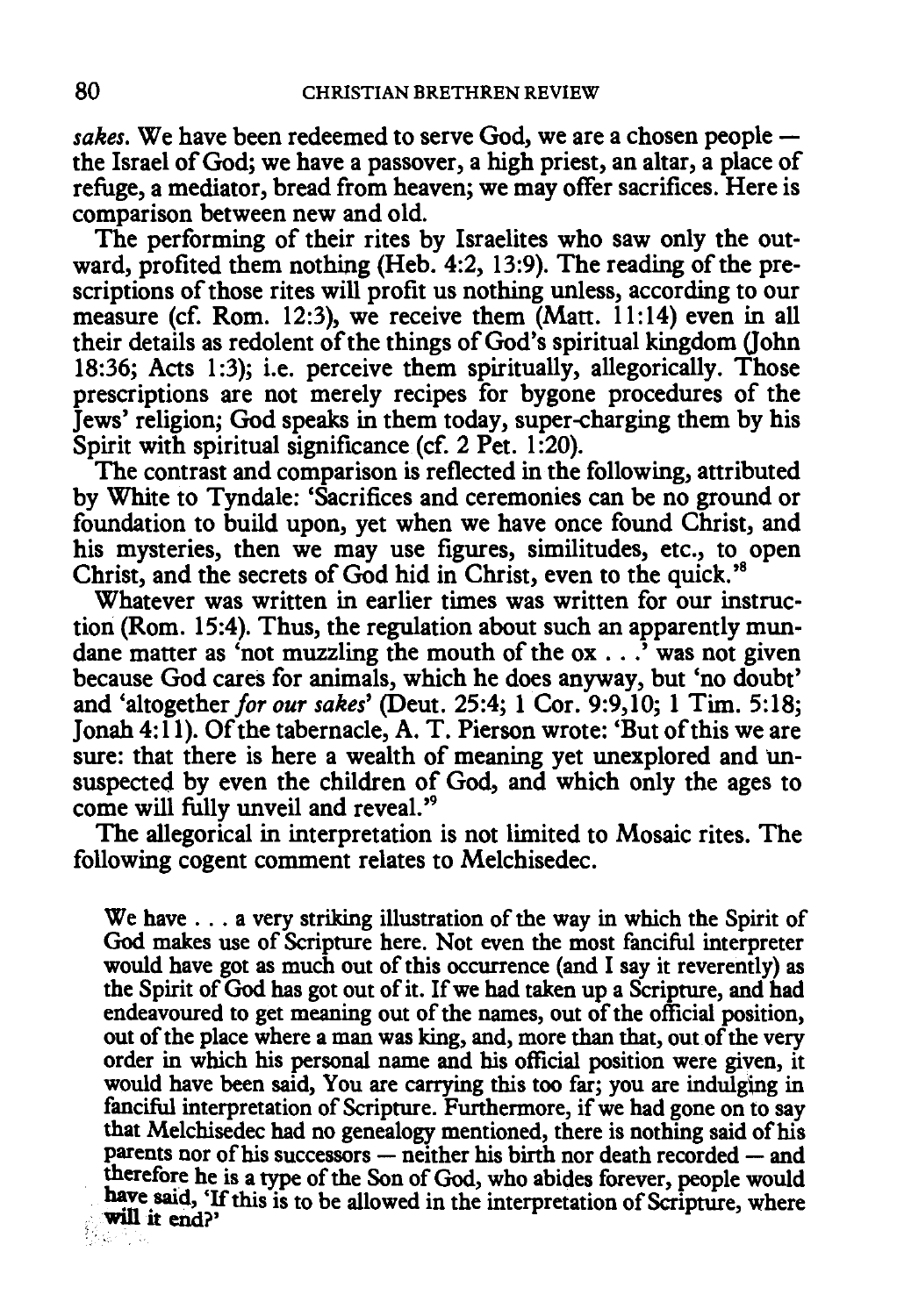And yet that is exactly what is found here ... It means that God's word is so perfect that you can take every jot and tittle of it, and need not be afraid, in a reverent, prayerful, dependent way (using this as an example), to go through that whole Word and seek for the treasures which you will find everywhere in it.<sup>10</sup>

J. G. Bellett described Genesis as 'a book of "allegories", as Paul speaks - divine stories written for the school of God'. It may be noted that the exercises in that school do not consist of sitting down to work out for ourselves, independent of the teacher as it were, what the Scriptures could mean. That way lie unacceptable fantasies that debase allegorization. It is as the spirit of our mind is renewed and we lean not on our own understanding that we shall have the spirituality of profit from the 'typical, symbolic, parabolic teaching' latent in the 'divine stories' of Genesis and the rest of Scripture.

According to the measure of our understanding of the new covenant, we shall realize that it inheres in the liberty wherever the Spirit is, that we are not, as some suppose, limited to only those interpretations of the OT for which there is specific NT warrant. Those instances are grapes of Eshcol (Num. 13:21-24; cf. Deut. 8:7-9, 11:11,12).

We have been blessed with all *spiritual* blessings, and the apostle prayed that we might be given the spirit of wisdom and *revelation* in the knowledge of him; the eyes of our understanding being *enlightened*  (Eph. 1:17,18). The Scriptures were inspired to make wise unto salvation. Emphasis on the so-called literal sense of the Scriptures rather than their spiritual, allegoric, parabolic sense, regrettably overlooks that their primary purpose is not to convey historical information but, as illuminated by the Spirit, to disclose the Word  $-$  message  $-$  of God.

The leaders of the Jews treasured the letter of Scripture, but nevertheless failed to recognize Jesus of Nazareth as the Messiah of the OT. Around 1900, F. E. Raven remarked that 'Protestantism makes everything of the letter of Scripture, but the Spirit is what we have to depend upon.'<sup>11</sup> In our day, let us beware of becoming spiritual Jews; of handling the Scriptures 'intellectually', as one has put it. Rather let us pray that the Spirit will remove the veil of the letter, and enable us to perceive spiritual realities (cf. 2 Cor. 3:14-16).

#### NOTES

- 1. R. M. Grant, *A short history of the interpretation of the Bible,* revised edition, 1965, p.19, 20.
- 2. John MacQueen, *Allegory,* p.23.
- 3. Philip Mauro, The hope *of Israel,* Reiner Publications, 1974, p.14.